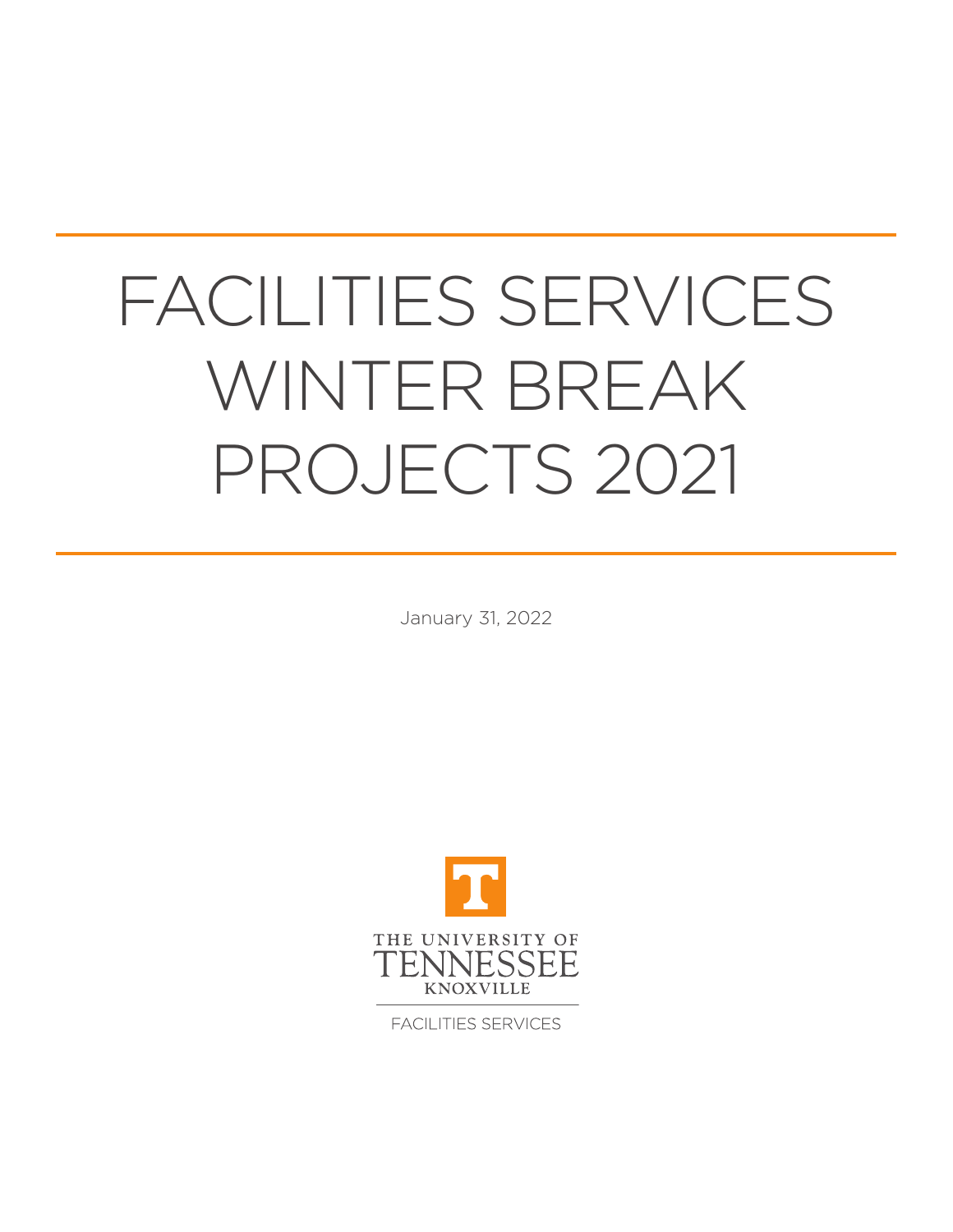## CAMPUS BUILDINGS & LOCATIONS

The following is a complete list of the 90 campus buildings and locations where Facilities Services projects will take place during winter break 2021. Please note: Contact information for each Facilities Services unit is listed on page 2 of this report.

| 1610 University Ave.            | Neyland Sports                    |
|---------------------------------|-----------------------------------|
| <b>Administration Garage</b>    | Nielsen Physics                   |
| Allan Jones Aquatic             | Perkins Hall                      |
| Anderson Training               | Phillip Fulmer Way                |
| Andy Holt Tower                 | Pi Kappa Phi                      |
| Art + Architecture              | Plant Biotech                     |
| <b>Bailey Education</b>         | <b>Presidential Court</b>         |
| <b>Bass Anthropology</b>        | River Drive                       |
| <b>Blount Hall</b>              | Senter Hall                       |
| Burchfiel/Middle Drive          | <b>SERF</b>                       |
| Clarence Brown Theatre          | Sherri Lee Stadium                |
| Communications                  | Sigma Kappa Sorority              |
| Conference Center               | Sorority Village                  |
| Dabney Buehler                  | South College                     |
| Facilities Services Complex     | Steam Plant                       |
| Ferris Hall                     | Stokely Hall                      |
| Food Science                    | <b>Stokely Parking Garage</b>     |
| Fred Brown Hall                 | <b>Student Services</b>           |
| Frieson Black Cultural Center   | <b>Student Union</b>              |
| G7 Garage                       | Third Creek Building              |
| Greenhouse #13                  | Temple Hall                       |
| Greve Hall                      | Tom Black Track                   |
| Hoskins Library                 | <b>TREC</b>                       |
| International House             | University Printing and Mail      |
| <b>JARTU</b>                    | UT Golf Facility                  |
| Kingston Pike Building          | UT Institute of Advnaced Material |
| Lake Ave. Early Learning Center | and Manufacturing                 |
| Lake Avenue Garage              | <b>UT Surplus</b>                 |
| LaPorte Stadium                 | White Ave. Early Learning Center  |
| Law College                     | Zeanah Engineering Complex        |
| McClung Museum                  |                                   |
| McClung Tower                   |                                   |
| McCord Hall                     |                                   |
| Melrose Hall                    |                                   |
| Middlebrook Building            |                                   |
| Morgan Hall                     |                                   |
| Mossman                         |                                   |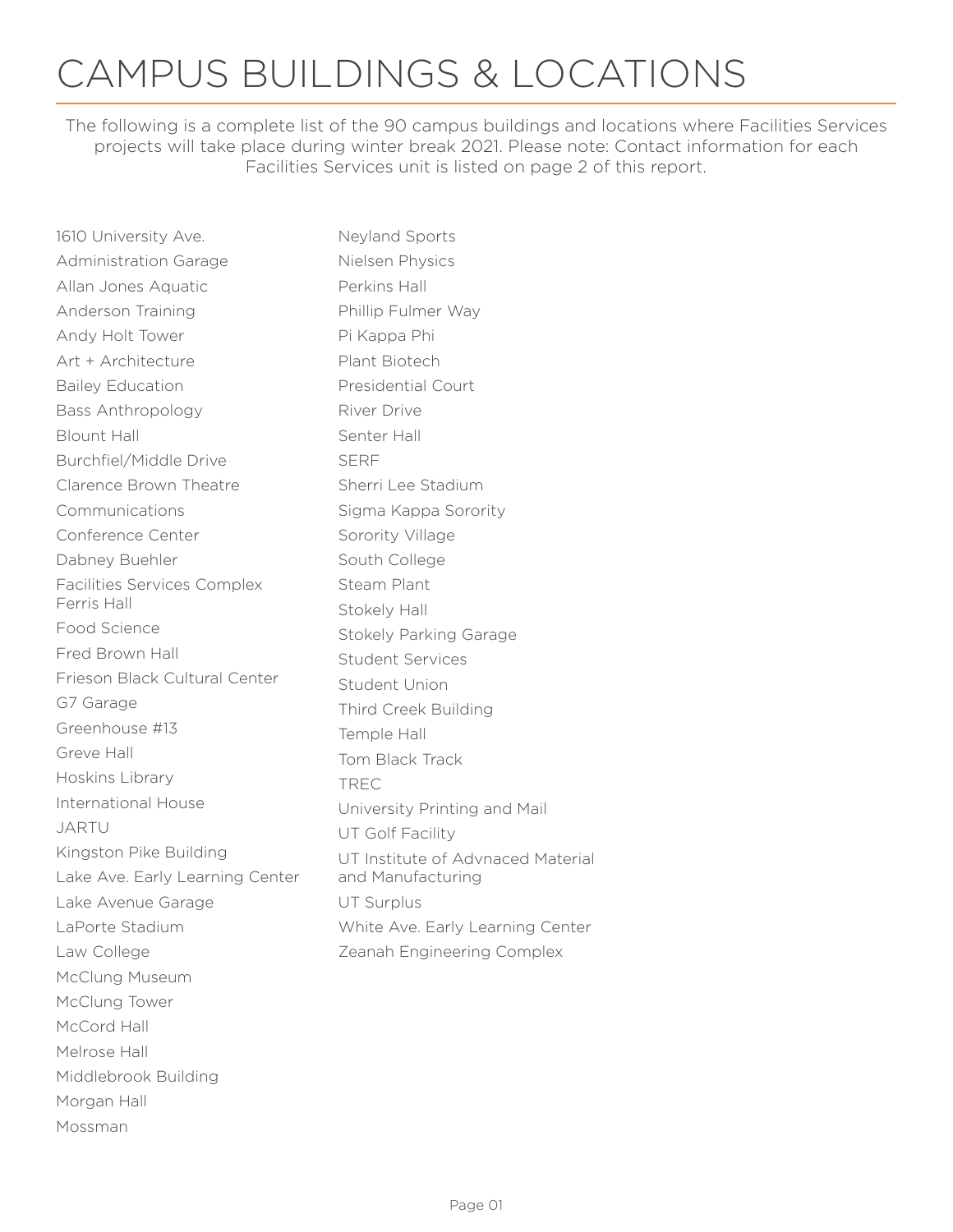# UT PROJECT MANAGER CONTACT INFO

The appropriate Facilities Services Department unit is listed after each project in the following project list. Below is the contact information for each unit Director and Manager.

### CONSTRUCTION SERVICES

Director: Roger McDonald (865) 705-9994

Assistant Director: Bryan Lord (865) 776-5508

Construction Projects:

Rick Gometz - (865) 621-8178 Emily Lingerfelt - (423)507-4782 Wes Hinshaw - (865) 405-6439 Danny Hall - (865) 257-5312 Chip Pennoyer - (865) 919-1049 Rick Caldwell - (865) 661-5694 Kenny Lane - (865) 850-9353

### DESIGN SERVICES

Director: Andy Powers (865) 599-3254

Project Managers:

David Crigger - (865) 659-6931 Keith Downen - (865) 300-9940 Helen Hennon - (865) 607-1325 Bill Pace - (865) 438-5911 Bethany Morris - (865) 776-1812 Ted Murphy - (865) 406-8247 Dan Smith - (865) 206-8286 Barbara Tallent - (865) 805-6515 Garrett Ferry - (865) 805-4007

### FACILITIES OPERATIONS

Building Services: Gordon Nelson - (865) 974-5107

Landscape Services: Jason Cottrell - (865) 974-3486

Rapid Response Team: Chris Mabe - (865) 974-7748

Sanitation Safety: Randy Hamilton - (865) 974-3486

### UTILITIES SERVICES

Interim Director: Wes Willoughby (865) 771-0467

Air Conditioning Projects: Wally Beets - (865) 974-7776

Electrical Projects: Cesar Penalba - (865) 974-7769

Plumbing Projects: Wayne Stalans - (865) 974-3146

Steam Plant Projects: Tommy Oakley - (865) 974-7747

### ZONE MAINTENANCE

Director: Derek Bailey (865) 659-6377

Assistant Director: David Cash (865) 256-1732

Assistant Director: Johnny Waggoner (865) 719-2388

Lock & Key Services: Chris Blair - (865) 974-4371

Report compiled by Facilities Services Communications & Public Relations.

Sam Ledford, Communications Coordinator 865-297-3027; sjones80@utk.edu fs.utk.edu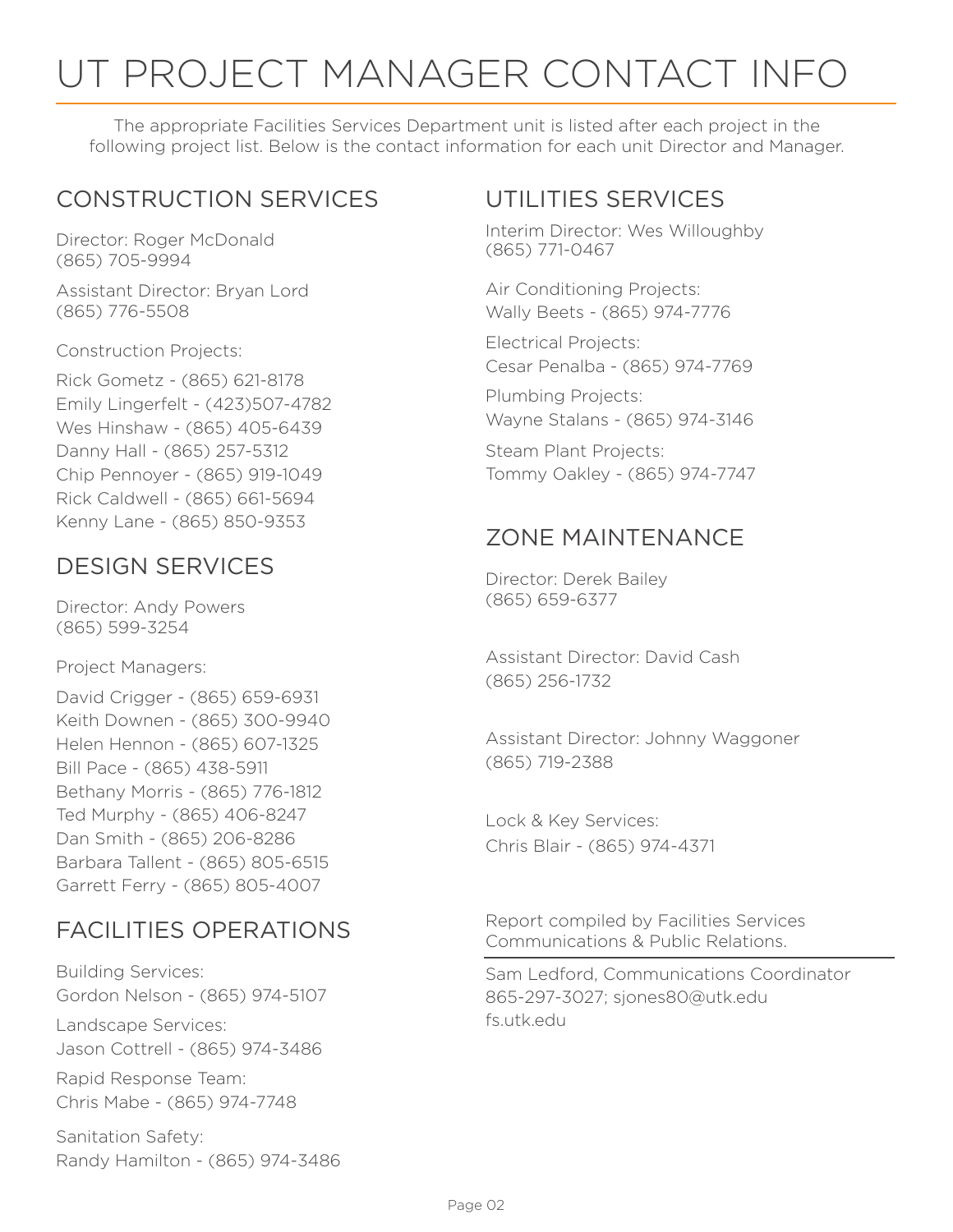# 2021 WINTER BREAK PROJECTS

#### 1610 UNIVERSITY AVENUE

Water/Mold/Restoration project work (Sanitation Safety)

#### ADMINISTRATION GARAGE

Replaced 250 LED bulbs and 40 ballasts (Zone Maintenance)

Installed new wall pack light and conduit at entrance by loading dock (Zone Maintenance)

#### ALLAN JONES AQUATIC

Replaced 2 VFD for interior (Utilities Services)

#### ANDERSON TRAINING

Installed temporary power for UT Construction and TA. Power was cut during construction (Utilities Services) Installed new drains and water line for spas (Utilities Services) Cryotherm renovation (Construction Services)

#### **ART & ARCHITECTURE BUILDING**

Replaced glass in curtain wall (Zone Maintenance) Replaced broken glass on 4th floor (Zone Maintenance) Abatement work (Sanitation Safety)

#### BAILEY EDUCATION

Floor refinishing by contractor in rooms 111 & 112 (Construction Services)

#### BASS ANTHROPOLOGY

STORM DAMAGE – tree limb took down the overhead lines. Ran light tower/generator to power the walk-in freezer until all repairs were complete. Then repaired the meter pole and installed new overhead lines. Restored power to the panel. (Utilities Services)

#### BLOUNT HALL

Landscape installation for Volunteer First Impressions project (Landscape Services)

#### BURCHFIEL/MIDDLE DRIVE

Repaired steam condensate (Utilities Services)

#### CLARENCE BROWN THEATRE

Replaced broken glass (Zone Maintenance) Assisted in supplying emergency heat for scene shop due to busted steam coil (Zone Maintenance)

Installed electric heater for loading dock (Utilities Services)

#### CLEMENT HALL ADJ. GARAGE

Replaced 14 emergency lights at parking garage across from Clement Hall (Zone Maintenance)

#### **COMMUNICATIONS**

Installation of new lighting fixtures (Zone Maintenance) Abatement work (Sanitation Safety)

#### CONFERENCE CENTER

Water/Mold/Restoration project work (Sanitation Safety) Abatement work (Sanitation Safety) Repaired first floor flood lights (Utilities Services) Repaired emergency water main leak (Utilities Services)

#### DABNEY BUEHLER

Replaced pre-heat wing coil and 150 hp drive motor on AHU# 15 (Utilities Services)

#### FACILITIES SERVICES COMPLEX

Installed 2nd entrance in Room 111 (Zone Maintenance)

#### FERRIS HALL

Water/Mold/Restoration project work (Sanitation Safety)

#### FOOD SCIENCE

Replaced steam regulator (Utilities Services)

#### FRED BROWN HALL

Changed hot water valves (Utilites Services)

#### FRIESON BLACK CULTURAL CENTER

Water/Mold/Restoration project work (Sanitation Safety)

#### G7 GARAGE

Replaced 2 pole lights (Zone Maintenance)

#### GREENHOUSE #13

Secured glass (Zone Maintenance)

#### GREVE HALL

Abatement work (Sanitation Safety) Replace flooring with new epoxy (Construction Services)

#### HOSKINS LIBRARY

Water/Mold/Restoration project work (Sanitation Safety)

Page 03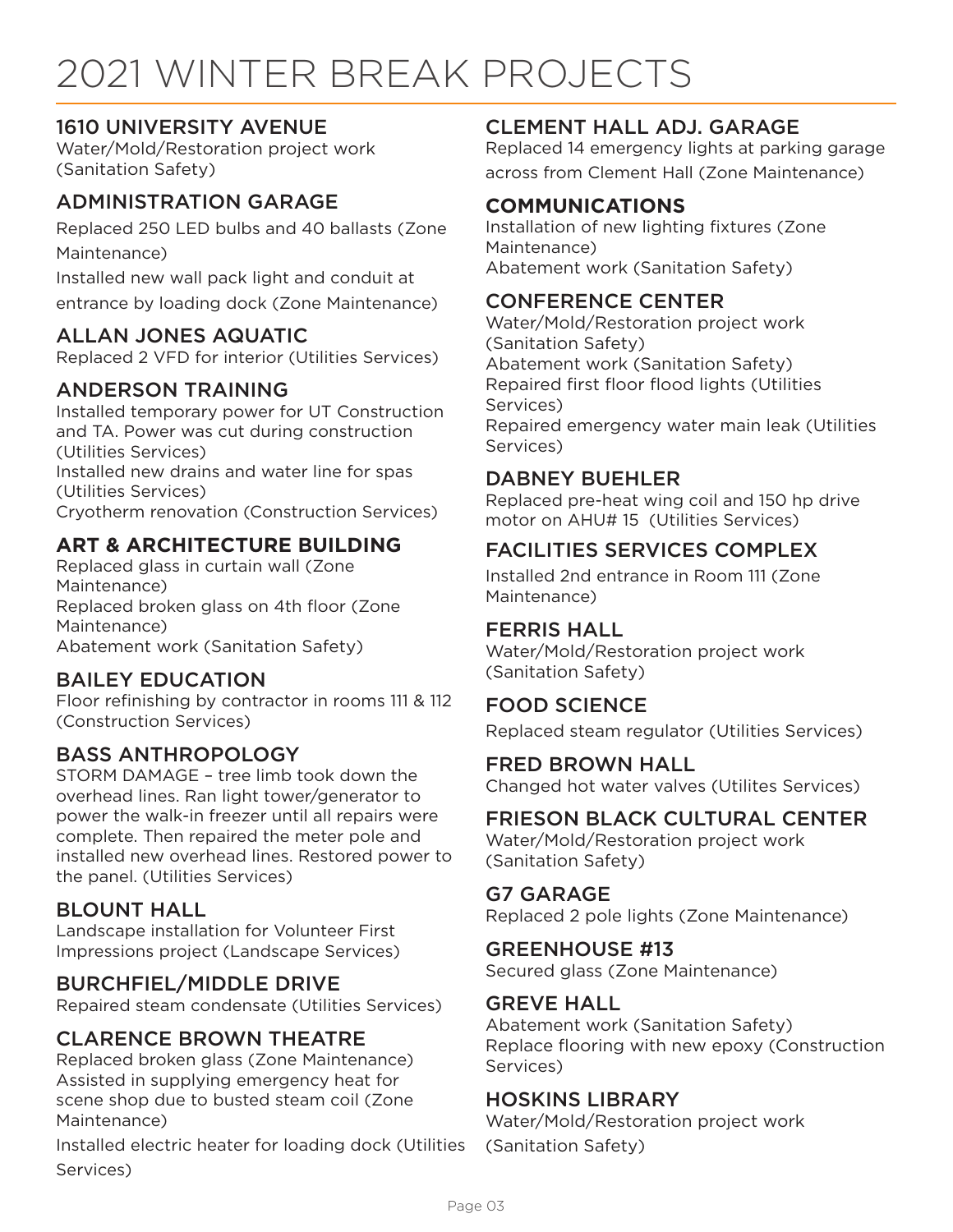# 2021 WINTER BREAK PROJECTS

#### INTERNATIONAL HOUSE

Upper Parking Lot- Changed the old metal shoe box fixtures to new LED fixtures (Utilities Services)

#### JARTU

Used the HV truck and trailer to assist A/C shop with deliver of new large coils (Utilities Services)

#### KINGSTON PIKE BUILDING

Changing out bad lights (Zone Maintenance) back parking lot- Changed the old metal shoe box fixtures with new LED fixtures (Utilities Services)

#### LAKE AVE. EARLY LEARNING CENTER

Replaced screens (Zone Maintenance)

#### LAKE AVE. GARAGE

Replaced 15 lights under Blain warranty (Zone Maintenance) Replaced 3 pole lights

#### LAPORTE STADIUM

Landscape and irrigation repairs (Landscape Services)

#### LAW COLLEGE

Replace acoustic panels in 132, 135 and 136

(Construction Services)

Paint desk fronts in classrooms 237, 241, and 242 (Construction Services)

#### MCCLUNG MUSEUM

Crated and relocated historical items to storage facility (Rapid Response)

#### MCCLUNG TOWER

Assembly of new furniture for remodeled rooms (Rapid Response)

#### MCCORD HALL

Working on steam traps (Zone Maintenance)

#### MELROSE HALL

Landscape installation for Volunteer First Impressions project (Landscape Services) Water/Mold/Restoration project work (Sanitation Safety) Abatement work (Sanitation Safety)

#### MIDDLEBROOK PIKE BUILDING

Used the HV truck and trailer to assist the A/C

shop with delivery of the new unit (Utilities Services) Replaced cooling tower (Utilities Services)

#### MORGAN HALL

Repaired window and ordered parts for a second one (Zone Maintenance)

#### MOSSMAN

Repaired Lutron lights on the 6th floor (Utilities Services)

#### NEYLAND SPORTS COMPLEX

Installed new drains and water line for spas (Utilities Services)

#### NIELSEN PHYSICS

Abatement work (Sanitation Safety)

#### PERKINS HALL

Water/Mold/Restoration project work (Sanitation Safety)

#### PHILLIP FULMER WAY

Excavation support for steam and condensate infrastructure replacement (Landscape Services) Replace steam and condensate line (Utilities Services)

#### PI KAPPA PHI

Addressed leaks on windows (Zone Maintenance)

#### PLANT BIOTECH

Replaced sewer pump controller and conductors (Utilities Services)

#### PRESIDENTIAL COURT

Repaired lights (Utilities Services)

#### RIVER DRIVE

Repaired emergency water main break (Utilities Services)

#### SENTER HALL

Repaired contactor (Utilities Services)

#### **SERF**

Water/Mold/Restoration project work (Sanitation Safety) Transfer large lab equipment from Mossman to SERF (Rapid Response) Outage to get the main high voltage circuits LA-2 and circuit 2 into new trough. To move forward with the 4 transformers (Utilities